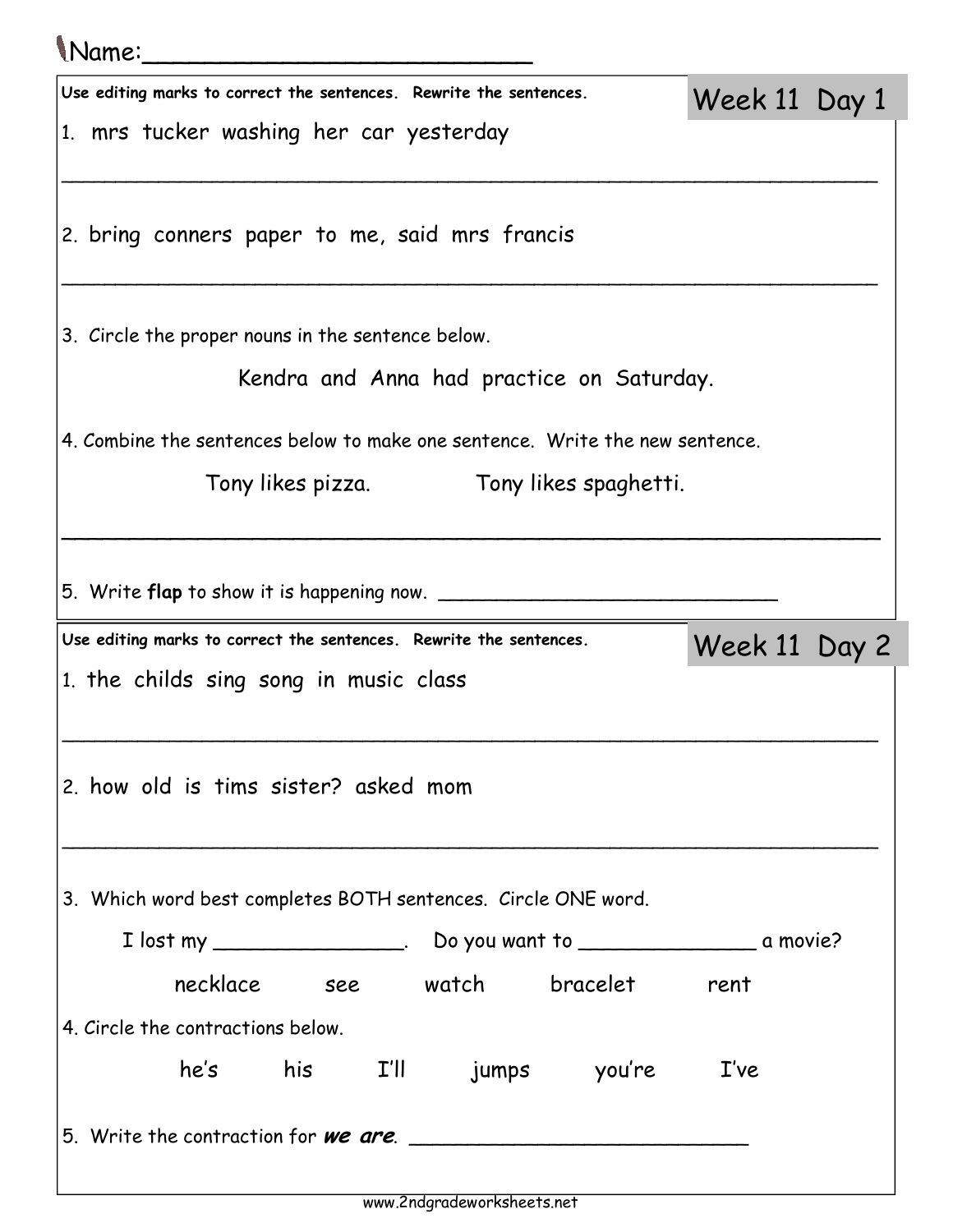## Name:\_\_\_\_\_\_\_\_\_\_\_\_\_\_\_\_\_\_\_\_\_\_\_\_\_ Use editing marks to correct the sentences. Rewrite the sentences. 1. we got lost on the way to dr pitt office \_\_\_\_\_\_\_\_\_\_\_\_\_\_\_\_\_\_\_\_\_\_\_\_\_\_\_\_\_\_\_\_\_\_\_\_\_\_\_\_\_\_\_\_\_\_\_\_\_\_\_\_\_\_\_\_\_\_\_\_\_\_\_\_\_\_\_\_\_\_\_\_\_\_\_\_ 2. i think well have pizza for dinner, said mary \_\_\_\_\_\_\_\_\_\_\_\_\_\_\_\_\_\_\_\_\_\_\_\_\_\_\_\_\_\_\_\_\_\_\_\_\_\_\_\_\_\_\_\_\_\_\_\_\_\_\_\_\_\_\_\_\_\_\_\_\_\_\_\_\_\_\_\_\_\_\_\_\_\_\_\_ 3. Circle the action verbs in the sentence below. Jada runs and jumps in the yard. 4. Write a simile to compare a person's eyes to the sky. \_\_\_\_\_\_\_\_\_\_\_\_\_\_\_\_\_\_\_\_\_\_\_\_\_\_\_\_\_\_\_\_\_\_\_\_\_\_\_\_\_\_\_\_\_\_\_\_\_\_\_\_\_\_\_\_\_\_ 5. Write the abbreviations for the words. Mister \_\_\_\_\_\_\_\_\_\_ Doctor \_\_\_\_\_\_\_\_\_\_ Street \_\_\_\_\_\_\_\_\_\_

Week 11 Day 3

Week 11 Day 4

Use editing marks to correct the sentences. Rewrite the sentences.

1. three mouses ran under sonyas chair

2. i hope your not wearin that to school

3. Circle the abbreviations that are written correctly.

Aug. fri. Sept Dec. Mon. st. mrs

4. Write the contraction for the words.

| she is<br>VOU | are. | he will |
|---------------|------|---------|
|---------------|------|---------|

\_\_\_\_\_\_\_\_\_\_\_\_\_\_\_\_\_\_\_\_\_\_\_\_\_\_\_\_\_\_\_\_\_\_\_\_\_\_\_\_\_\_\_\_\_\_\_\_\_\_\_\_\_\_\_\_\_\_\_\_\_\_\_\_\_\_\_\_\_\_\_\_\_\_\_\_

\_\_\_\_\_\_\_\_\_\_\_\_\_\_\_\_\_\_\_\_\_\_\_\_\_\_\_\_\_\_\_\_\_\_\_\_\_\_\_\_\_\_\_\_\_\_\_\_\_\_\_\_\_\_\_\_\_\_\_\_\_\_\_\_\_\_\_\_\_\_\_\_\_\_\_\_

5. Write a simile comparing a person's hair to the sun.

\_\_\_\_\_\_\_\_\_\_\_\_\_\_\_\_\_\_\_\_\_\_\_\_\_\_\_\_\_\_\_\_\_\_\_\_\_\_\_\_\_\_\_\_\_\_\_\_\_\_\_\_\_\_\_\_\_\_\_\_